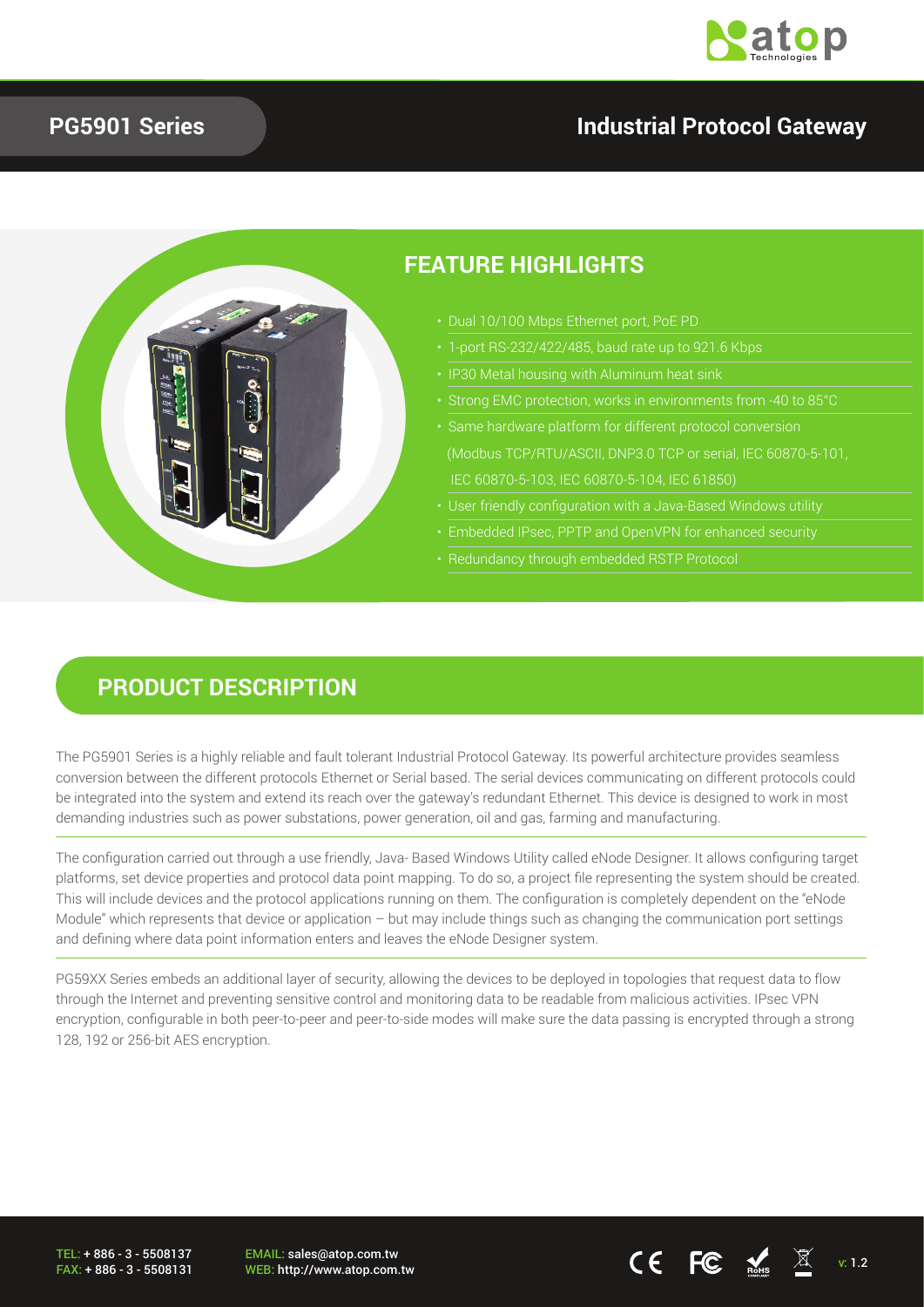

# **APPLICATION**

#### **Features**

The protocol gateway's embedded protocol stacks allow

- Seamless conversion
- Exception/error Management
- Unsolicited event management for the protocols requiring them (such as DNP3)
- High performance
- Low cost



TEL: + 886 - 3 - 5508137 FAX: + 886 - 3 - 5508131 EMAIL: sales@atop.com.tw EWAIL. Sales water com.tw **CE**  $\mathsf{FC}$   $\mathsf{M}$  v: 1.2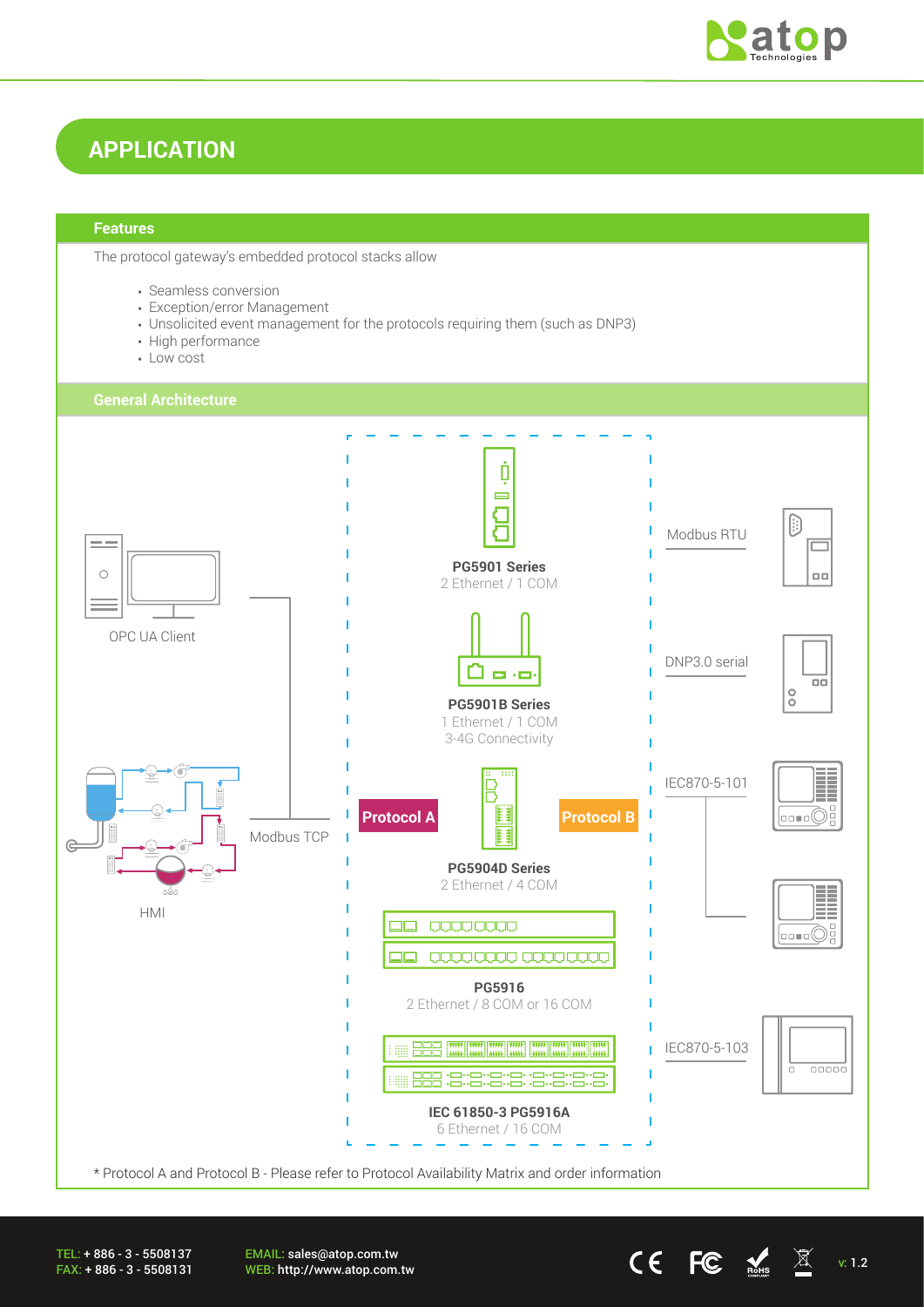



The example shows how to Easily connect a Modbus Serial HMI, through Atop's Protocol Gateway to a DNP3.0 Ethernet slave IED. The host HMI has the role of a Modbus Serial Master while the end-device to be accessed is a DNP3.0 Ethernet Server. Atop's protocol Gateway acts towards the HMI seamlessly as a Modbus Serial Slave, answering the poll commands or the write commands required by the Host by its virtual Modbus ID. Meanwhile, it acts as a DNP3.0 Ethernet Client with regard to the end-device whose DNP3.0 address is mapped to the virtual Modbus ID that the HMI is accessing.

**Be careful!** – all gateway functions listed in the datasheet refer to the "Gateway" role, and not which "host" or "slave" the gateway is connected to. In this example, the SKU shown is "MBSS-DNEC" (Modbus Serial Slave to DNP3.0 Ethernet Client)

## **PROTOCOL AVAILABILITY**

| <b>Protocol Availability Matrix for PG5901 Series</b> |                  |                        |           |            |                     |           |                             |
|-------------------------------------------------------|------------------|------------------------|-----------|------------|---------------------|-----------|-----------------------------|
| <b>Protocol B</b>                                     |                  | <b>Protocol A</b>      |           |            |                     |           |                             |
|                                                       |                  | <b>Ethernet Server</b> |           |            | <b>Serial Slave</b> |           |                             |
|                                                       |                  | <b>IEC 61850</b>       | DNP3      | Modbus TCP | IEC 60870-5-<br>104 | DNP3      | Modbus RTU/<br><b>ASCII</b> |
|                                                       | IEC 61850        | n/a                    | DNES-50EC | MBES-50EC  | 04ES-50EC           | DNSS-50EC | MBSS-50EC                   |
|                                                       | DNP3             | 50ES-DNEC              | n/a       | MBES-DNEC  | 04ES-DNEC           | DNSS-DNEC | MBSS-DNEC                   |
| Ethernet<br>Client                                    | Modbus TCP       | 50ES-MBEC              | DNES-MBEC | n/a        | 04ES-MBEC           | DNSS-MBEC | n/a                         |
|                                                       | IEC 60870-5-104  | 50ES-04EC              | DNES-04EC | MBES-04EC  | n/a                 | DNSS-04EC | MBSS-04EC                   |
|                                                       | DNP3             | 50ES-DNSM              | DNES-DNSM | MBES-DNSM  | 04ES-DNSM           | n/a       | n/a                         |
| Serial<br>Master                                      | Modbus RTU/ASCII | 50ES-MBSM              | DNES-MBSM | n/a        | 04ES-MBSM           | n/a       | n/a                         |
|                                                       | IEC 60870-5-101  | 50ES-01SM              | DNES-01SM | MBES-01SM  | 04ES-01SM           | n/a       | n/a                         |
|                                                       | IEC 60870-5-103  | 50ES-03SM              | DNES-03SM | MBES-03SM  | 04ES-03SM           | n/a       | n/a                         |

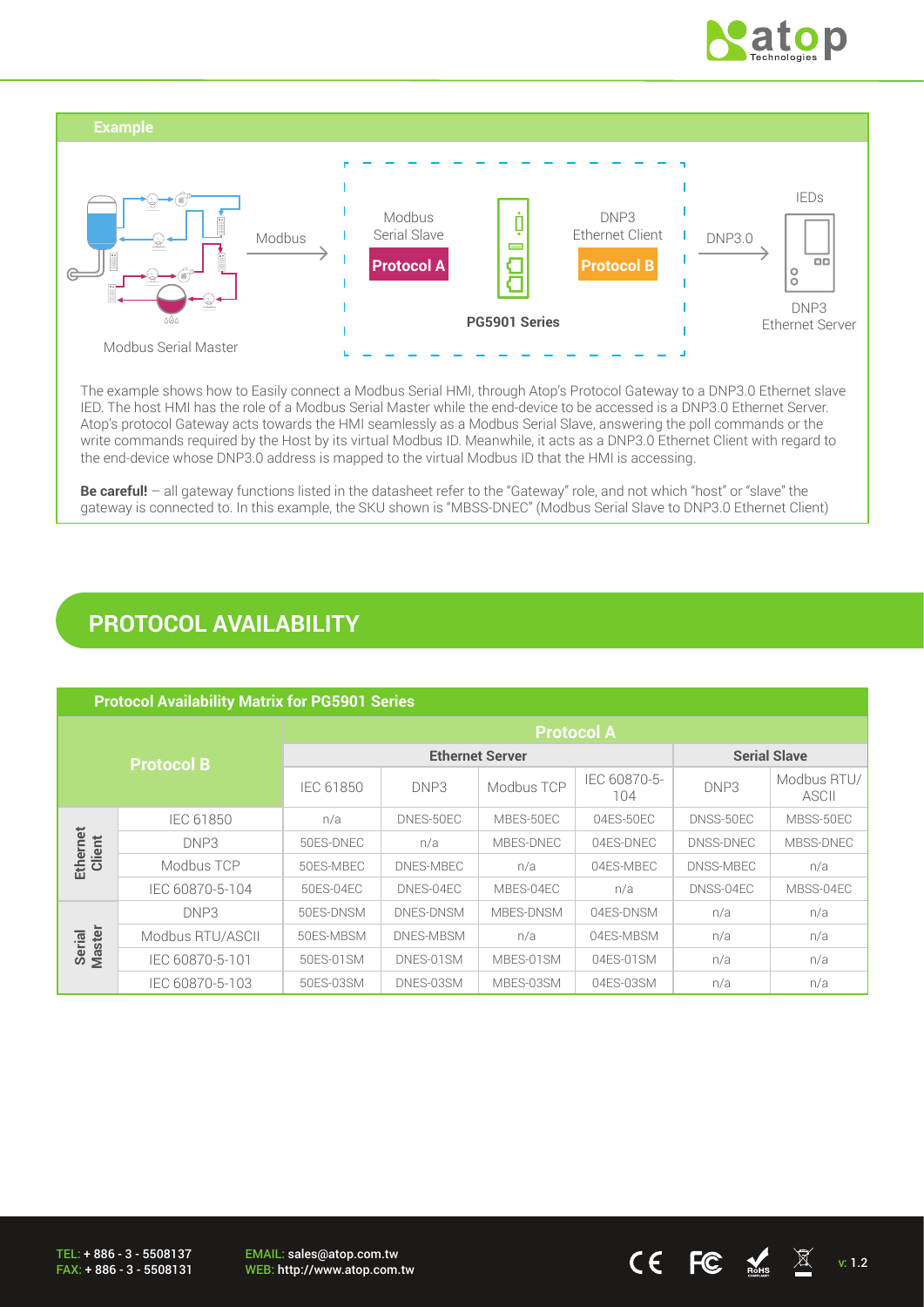

# **PROTOCOL SPECIFICATION**

| <b>IEC61850 Server/ Client</b>         |                                                                                                                                                                                                                                                                                                                                                                                                                       |  |  |  |
|----------------------------------------|-----------------------------------------------------------------------------------------------------------------------------------------------------------------------------------------------------------------------------------------------------------------------------------------------------------------------------------------------------------------------------------------------------------------------|--|--|--|
| Supported Functions                    | • Generic access to the data (Read, Write)<br>• Clock Synchronization<br>• 8 Logical Devices per Port<br>• GOOSE (Generic Object Oriented Substation Event)<br>- a GOOSE message will be generated by the gateway automatically upon event(*)<br>. (*)Being other protocols not Real-Time, there is no quarantee that GOOSE message<br>is generated within 1 ms from the event itelf.                                 |  |  |  |
| Supported Control<br>Type of commands  | • Generic access to the data (Read, Write)<br>• Clock Synchronization<br>• 8 Logical Devices per Port<br>• GOOSE (Generic Object Oriented Substation Event)                                                                                                                                                                                                                                                           |  |  |  |
| Implemented<br><b>Protocol Subsets</b> | • IEC 61850-6 (Substation Configuration Language Description: SCL)<br>• IEC 61850-7-1 (Principles and Models)<br>• IEC 61850-7-2 (Abstract Communication Service<br>· Interface: ACSI<br>· IEC 61850-7-3 (Common Data Classes: CDC)<br>• IEC 61850-7-4 (Logical Nodes and data Object Classes)<br>• IEC 61850-8-1 (Mapping to Manufacturing Message Specification: MMS)<br>• Edition 1 & Edition 2 are both Supported |  |  |  |

| <b>DNP3 Server/ Client/ Master/ Slave</b> |                                                                                                                                                                                                                                                                                                                                                                                       |  |  |
|-------------------------------------------|---------------------------------------------------------------------------------------------------------------------------------------------------------------------------------------------------------------------------------------------------------------------------------------------------------------------------------------------------------------------------------------|--|--|
| <b>General Specifications</b>             | • Serial Mode or Ethernet with TCP or UDP Mode<br>· Server side supports serving up to 5 client in TCP Mode<br>• Client side in a single RS-485 port, supports connecting up to 16 IEDs<br>• Client side supports connecting up to 16 IEDs<br>• Maximum Fragment size 2048 octets<br>• Protocol implementation with configurable parameters conforms to IEEE Std<br>1815-2012 level 2 |  |  |
| <b>Supported Functions</b>                | • Time Synchronization generic access to the data (Read, Write)<br>• Commands with or without preselection (Select, Operate, Direct Operate)<br>• Transmission of time-tagged events<br>· Self-address                                                                                                                                                                                |  |  |
| Supported DNP3<br>Object Library          | • Binary Inputs up to 8000 pts<br>• Binary Outputs up to 2000 pts<br>• Double Inputs up to 4000 pts<br>• Analog Inputs up to 250 pts<br>• Analog Outputs up to 250 pts<br>• Counters up to 250 pts                                                                                                                                                                                    |  |  |

| <b>Modbus Server/ Client/ Master/ Slave</b> |                                                                                                                                                                                                                                                                                                                                                                                      |  |  |  |
|---------------------------------------------|--------------------------------------------------------------------------------------------------------------------------------------------------------------------------------------------------------------------------------------------------------------------------------------------------------------------------------------------------------------------------------------|--|--|--|
| <b>General Specifications</b>               | • Support Modbus RTU and ASCII in Serial mode<br>• Support Modbus in TCP mode<br>• For Modbus Client in TCP mode, support connecting up to 64 Modbus servers<br>• For Modbus Server in TCP mode, support serving up to 64 Modbus clients<br>· Support maximum number of data points in read direction: 8000 pts<br>· Support maximum number of commands in write direction: 4000 pts |  |  |  |

TEL: + 886 - 3 - 5508137 FAX: + 886 - 3 - 5508131 EMAIL: sales@atop.com.tw<br>WEB: http://www.atop.com.tw

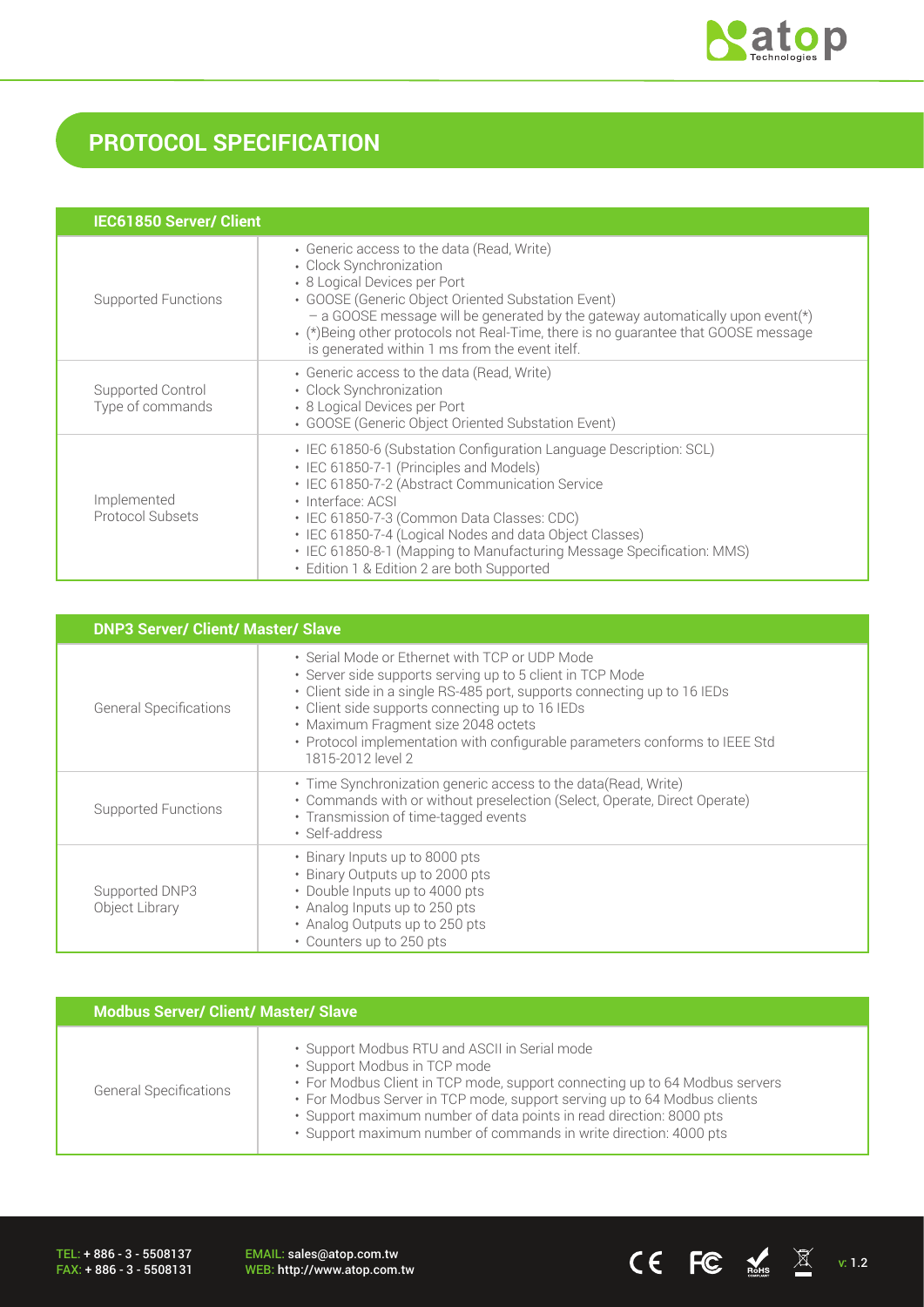

| Supported<br><b>Function Codes</b>  | 1: Read Coils<br>2: Read Discrete Inputs<br>3: Read Holding Registers<br>4: Read Input Registers<br>5: Write Single Coil<br>6: Write Single Register<br>15: Write Multiple Coils<br>16: Write Multiple Registers<br>43/14: Read Device Identification (server side only) |
|-------------------------------------|--------------------------------------------------------------------------------------------------------------------------------------------------------------------------------------------------------------------------------------------------------------------------|
| Supported<br><b>Exception Codes</b> | 1: illegal function<br>2: illegal data address<br>3: illegal data value<br>4: server device failure<br>6: server device busy                                                                                                                                             |

| <b>IEC 60870-5-101 Master/ Slave</b> |                                                                                                                                                                                                                                                                                                                                                                                                                                                                                          |  |  |
|--------------------------------------|------------------------------------------------------------------------------------------------------------------------------------------------------------------------------------------------------------------------------------------------------------------------------------------------------------------------------------------------------------------------------------------------------------------------------------------------------------------------------------------|--|--|
| <b>General Specifications</b>        | • Protocol implementation with configurable parameters conforms to the IEC 60870-5-101<br>edition 2 specification<br>• Process Information in Monitor and Control Direction<br>• Balanced and Unbalanced Modes<br>• CP24Time2a or CP56Time2a timestamp for monitor direction report                                                                                                                                                                                                      |  |  |
| <b>Supported Functions</b>           | • Station Initialization<br>• Interrogation<br>• Read Procedure<br>• Cyclic Data and Spontaneous Transmission (Slave Side only)<br>• Clock Synchronization<br>• Transmission of Integrated Totals<br>• Direct and SBO command                                                                                                                                                                                                                                                            |  |  |
| Supported Data Types                 | • Monitors Points:<br>Each supports up to 1000 pts: Single Point, Double Point, Step Position, Bit String,<br>Measured with Normalized Value, Measured with Scaled Value, Measured Short Floating<br>Point Value, Integrated Totals<br>• Control Points:<br>Each supports up to 500 pts: Single Command, Double Command, Requlating Step<br>Command, Set Point Command with Normalized Value, Set Point Command with Scaled<br>Value, Set Point Command Short Floating Point, Bit string |  |  |

| <b>IEC 60870-5-103 Master/ Slave</b> |                                                                                                                                                                                                                                                                                                                                                                                                                                                                                                                                                                  |  |  |  |
|--------------------------------------|------------------------------------------------------------------------------------------------------------------------------------------------------------------------------------------------------------------------------------------------------------------------------------------------------------------------------------------------------------------------------------------------------------------------------------------------------------------------------------------------------------------------------------------------------------------|--|--|--|
| <b>General Specifications</b>        | • Protocol implementation with configurable parameters conforms to the<br>IEC 60870-5-103:1997<br>• Master supports connecting up to 16 IEDs<br>• Process Information in Monitor and Control Direction<br>• Unbalanced Modes                                                                                                                                                                                                                                                                                                                                     |  |  |  |
| <b>Supported Functions</b>           | • Station Initialization, Supports reset FCB and CU<br>• General Interrogation<br>• Clock Synchronization<br>• Command Transmission<br>• Test Mode<br>• Blocking of Monitor Direction                                                                                                                                                                                                                                                                                                                                                                            |  |  |  |
| Supported Information                | • Monitor direction:<br>* Status indications in monitor direction: from <16>to <30><br>* Supervision indications in monitor direction: <32>, <33>, from <35> to < 39>, <46>, <47><br>* Earth fault indications in monitor direction: from <48> to <52><br>* Fault indications in monitor direction: from <64> to <93><br>* Auto-reclosure indications in monitor direction: from <128> to <130><br>* Measurands in monitor direction: from <144> to <148><br>• Control direction:<br>General commands in control direction: from <16> to <19>, from <23> to <26> |  |  |  |

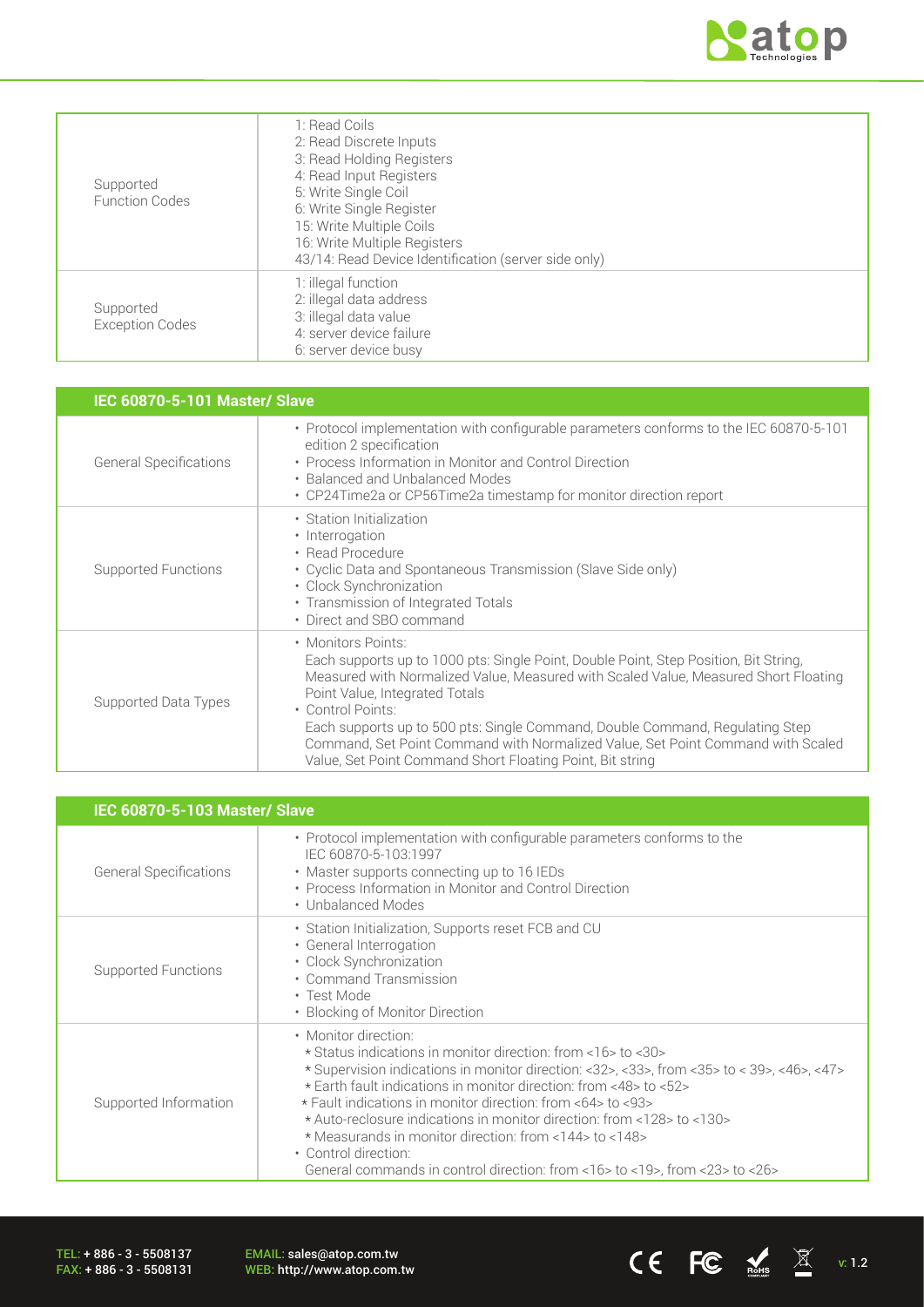

CE FC  $\underset{\text{nohs}}{\mathcal{L}}$   $\mathbb{X}$  v: 1.2

|                               | IEC 60870-5-104 Server/ Client                                                                                                                                                                                                                                                                                                                                                                                                                                                                                                                                                  |  |  |  |  |
|-------------------------------|---------------------------------------------------------------------------------------------------------------------------------------------------------------------------------------------------------------------------------------------------------------------------------------------------------------------------------------------------------------------------------------------------------------------------------------------------------------------------------------------------------------------------------------------------------------------------------|--|--|--|--|
| <b>General Specifications</b> | · Server side supports serving up to 5 client<br>• Client side supports connecting up to 10 IEDs<br>• Protocol implementation with configurable parameters conforms to the<br>IEC 60870-5-104 specification edition 2<br>• Process Information in Monitor and Control Direction<br>• CP56Time2a timestamp for Control Commands                                                                                                                                                                                                                                                  |  |  |  |  |
| <b>Supported Functions</b>    | • Station Initialization<br>• Interrogation<br>• Read Procedure (Server side only)<br>• Cyclic Data and Spontaneous Transmission (Server side only)<br>• Clock Synchronization<br>• Transmission of Integrated Totals<br>• Direct and SBO command                                                                                                                                                                                                                                                                                                                               |  |  |  |  |
| Supported Data Types          | • Monitors Points:<br>Each supports maximum 1000 pts: Single Point, Double Point, Step Position, Bit String,<br>Measured with Normalized Value, Measured with Scaled Value, Measured Short Floating<br>Points Value, Integrated Totals.<br>• Control Points:<br>Each supports maximum 500 pts: Single Command, Double Command, Regulating Step<br>Command, Set Point Command with Normalized Value, Set Point Command with Scaled<br>Value, Set Point Command Short Floating Point, Bitstring.<br>• Event Logging (Server Side only) Universal Event Buffer up to 20,000 Events |  |  |  |  |

# **SPECIFICATION**

| <b>Network Interface</b>     |                                                             |  |  |
|------------------------------|-------------------------------------------------------------|--|--|
| <b>Ethernet Port</b>         | $2xRJ-45$                                                   |  |  |
| <b>LAN Mode</b>              | Dual Subnets or RSTP Redundancy                             |  |  |
| Compliance                   | IEEE 802.3 10BASE-T<br>IEEE 802.3u 100BASE-TX               |  |  |
| <b>Serial Interface</b>      |                                                             |  |  |
| Connector                    | 5-Pin 5.08mm Terminal Block or D-Sub9 connector             |  |  |
| Port                         | 1                                                           |  |  |
| Mode                         | RS-232/422/485, software selectable                         |  |  |
| <b>Baud Rate</b>             | 1,200~921,600 bps                                           |  |  |
| Parity                       | None, Odd, Even, Space, Mark                                |  |  |
| Data Bits                    | 7,8                                                         |  |  |
| Stop Bits                    | 1, 2                                                        |  |  |
| Flow Control                 | None, Xon/Xoff, RTS/CTS (RS-232 only)                       |  |  |
| <b>USB Interface</b>         |                                                             |  |  |
| Speed                        | <b>USB 2.0</b>                                              |  |  |
| Connector                    | USB A Type *1                                               |  |  |
| <b>Power Characteristics</b> |                                                             |  |  |
| Connector                    | 3-Pin 5.08mm Lockable Terminal Block                        |  |  |
| Input Voltage                | 9-48 VDC, 24VAC, 48 VDC (supplied by PoE, PoE models only), |  |  |
| Power Consumption            | 0.65A @ 9VDC                                                |  |  |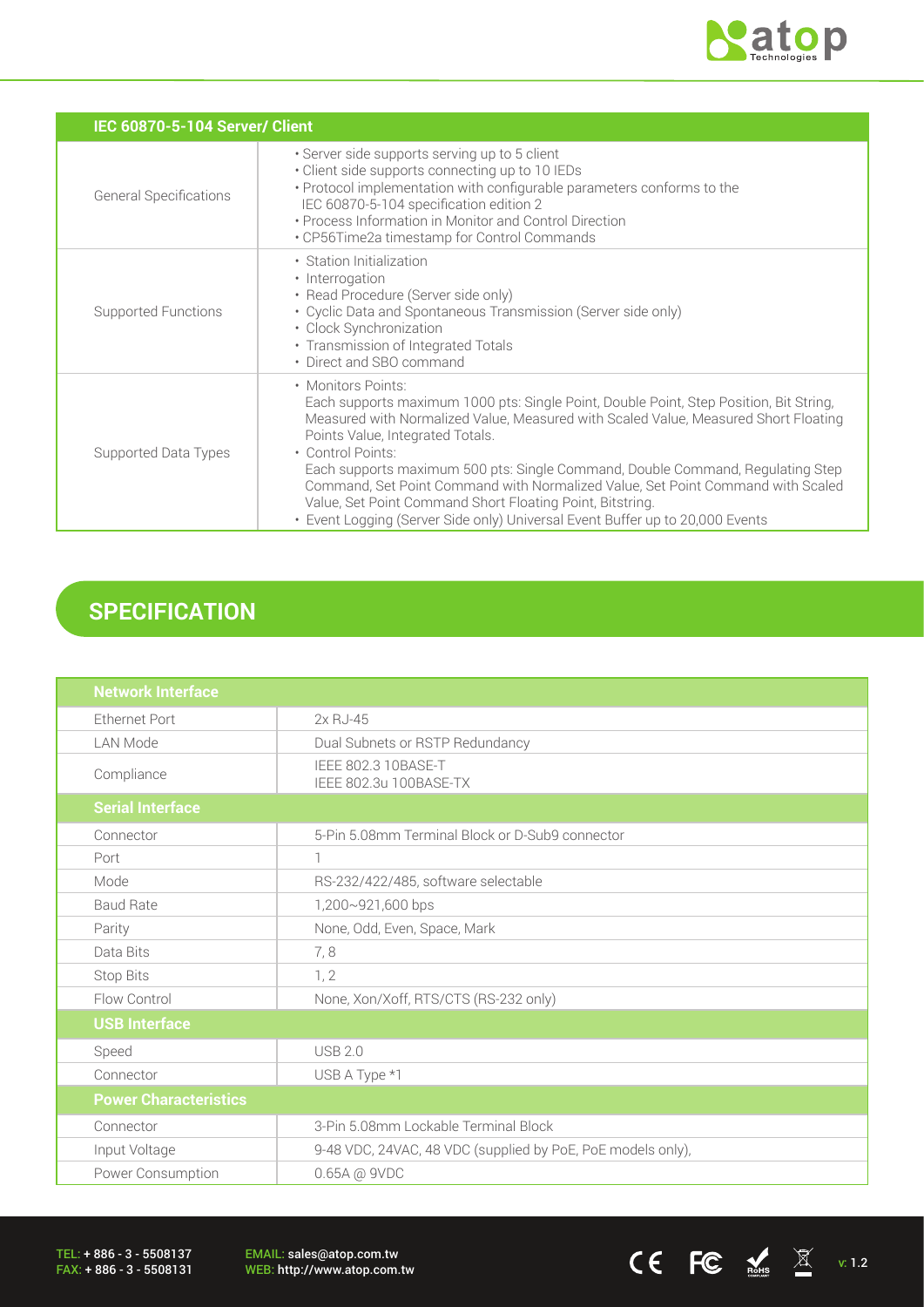

 $CE$  FC  $\frac{1}{\kappa}$   $\frac{1}{\kappa}$   $\frac{1}{\kappa}$   $\frac{1}{\kappa}$  1.2

| Power Redundancy                                                | No.                                                                                                                                                                                                                                            |
|-----------------------------------------------------------------|------------------------------------------------------------------------------------------------------------------------------------------------------------------------------------------------------------------------------------------------|
| <b>Reverse Polarity Protection</b>                              | Yes                                                                                                                                                                                                                                            |
| <b>Mechanicals</b>                                              |                                                                                                                                                                                                                                                |
| Housing                                                         | IP30 protection, metal housing                                                                                                                                                                                                                 |
| Dimensions ( $W \times H \times D$ )                            | 32mm x 110mm x 90mm                                                                                                                                                                                                                            |
| Installation                                                    | DIN-Rail or Wall-Mount (optional kit)                                                                                                                                                                                                          |
| <b>Reset Button</b>                                             | <b>Yes</b>                                                                                                                                                                                                                                     |
| Weight                                                          | 400g                                                                                                                                                                                                                                           |
| <b>Environmental Limits</b>                                     |                                                                                                                                                                                                                                                |
| Operating Temperature                                           | $-40^{\circ}$ C ~ 85°C (-40°F ~ 185°F)                                                                                                                                                                                                         |
| Storage Temperature                                             | $-40^{\circ}$ C ~ 85°C (-40°F ~ 185°F)                                                                                                                                                                                                         |
| Ambient Relative Humidity<br>$5 \sim 95\%$ RH, (non-condensing) |                                                                                                                                                                                                                                                |
| <b>Software</b>                                                 |                                                                                                                                                                                                                                                |
| Protocols                                                       | IPv4, ARP, ICMP, TCP, UDP, DHCP Client, DNS Client, Telnet, HTTP, HTTPS, SMTP/TLS,<br>SNMP v1/v2c/v3, Syslog, 802.1D-2004 RSTP, OpenVPN or IPsec VPN (peer-to-peer or<br>peer-to-side), with a maximum VPN throughput of 37.9Mbps(*), and PPTP |

# **REGULATORY APPROVALS**

| Safety         | EN 60950-1                                                                                                     |                                                             |                                                                                               |                     |
|----------------|----------------------------------------------------------------------------------------------------------------|-------------------------------------------------------------|-----------------------------------------------------------------------------------------------|---------------------|
| <b>EMC</b>     | FCC Part 15, Subpart B, Class A<br>EN 55032, EN 55024, EN 61000-3-2, EN 61000-3-3, EN 61000-6-2, EN 61000-6-4, |                                                             |                                                                                               |                     |
| <b>Test</b>    | <b>Item</b>                                                                                                    |                                                             | <b>Value</b>                                                                                  | <b>Level</b>        |
| IEC 61000-4-2  | <b>ESD</b>                                                                                                     | Contact Discharge<br>Air Discharge                          | ±8KV<br>$±15$ KV                                                                              | $\overline{4}$<br>4 |
| IEC 61000-4-3  | <b>RS</b>                                                                                                      | 80-1000MHz                                                  | 10 V/m                                                                                        | 3                   |
| IEC 61000-4-4  | <b>EFT</b>                                                                                                     | <b>AC Power Port</b><br>Signal Port                         | $±2.0$ KV<br>$±2.0$ KV                                                                        | 3<br>4              |
| IEC 61000-4-5  | Surge                                                                                                          | <b>AC Power Port</b><br><b>AC Power Port</b><br>Signal Port | Line-to Line±1.0KV<br>Line-to Earth±2.0KV<br>Line-to Earth±2.0KV                              | 3<br>3<br>3         |
| IEC 61000-4-6  | <b>CS</b>                                                                                                      | $0.15 - 80$ MHz                                             | 10 Vrms                                                                                       | 3                   |
| IEC 61000-4-8  | PFMF                                                                                                           | Enclosure                                                   | 10A/m                                                                                         | 3                   |
| IEC 61000-4-11 | DIP                                                                                                            | <b>AC Power Port</b>                                        | 1. >95%, Reduction, 0.5 period<br>2. 30%, Reduction, 25 period<br>>95%, Reduction, 250 period |                     |
| Shock          | IEC 60068-2-27                                                                                                 |                                                             |                                                                                               |                     |
| Drop           | IEC 60068-2-32                                                                                                 |                                                             |                                                                                               |                     |
| Vibration      | IEC 60068-2-64                                                                                                 |                                                             |                                                                                               |                     |
| <b>RoHS</b>    | Yes                                                                                                            |                                                             |                                                                                               |                     |
| <b>MTBF</b>    | 21.16 years (MIL-HDBK-217F-based prediction)                                                                   |                                                             |                                                                                               |                     |
| Warranty       | 5 years                                                                                                        |                                                             |                                                                                               |                     |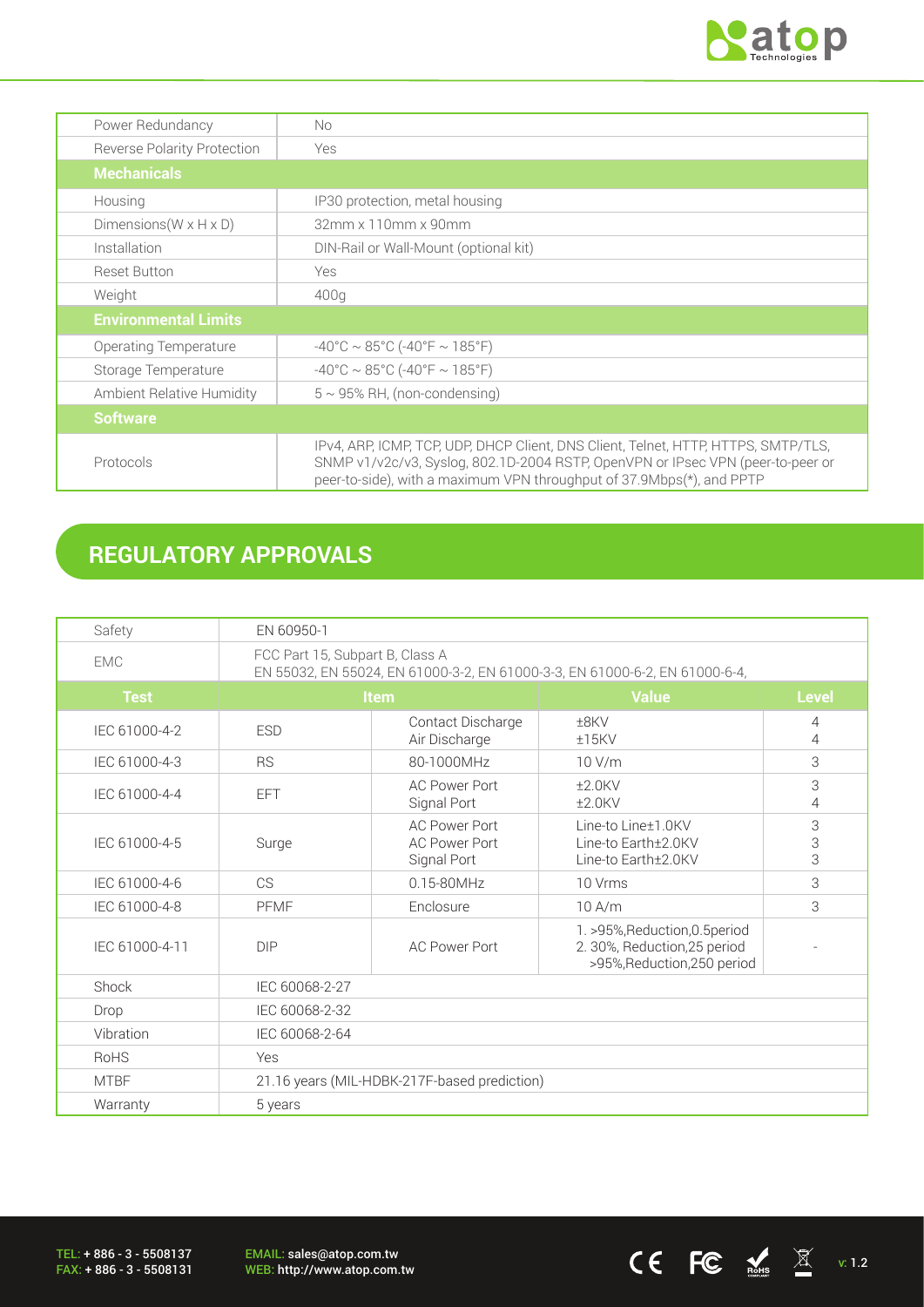

# **ORDERING INFORMATION**

| <b>Hardware</b>   |                  |                              |                       |
|-------------------|------------------|------------------------------|-----------------------|
| <b>Model Name</b> | <b>LAN ports</b> | <b>Serial ports</b>          | Additional features . |
| <b>PG5901-DB</b>  | 2x RJ45          | 1x RS-232/485/422 (D-Sub 9)  |                       |
| <b>PG5901-TB</b>  | 2x RJ45          | 1x RS-232/485/422 (5-pin TB) |                       |
| PG5901-PoE-DB     | 2x RJ45          | 1x RS-232/485/422 (D-Sub 9)  | PoE PD (802.3af)      |
| PG5901-PoE-TB     | 2x RJ45          | 1x RS-232/485/422 (5-pin TB) | PoE PD (802.3af)      |

| <b>Optional Accessories</b> |                    |                                                                           |
|-----------------------------|--------------------|---------------------------------------------------------------------------|
| <b>Model Name</b>           | <b>Part Number</b> | <b>Description</b>                                                        |
| UN315-1212(US-Y) LV6        | 50500151120003G    | Y-Type (5.08 mm) power adaptor, 100-240VAC, 1.25A@12VDC out, US plug, LV6 |
| UNE315-1212(EU-Y)LV6        | 50500151120013G    | Y-Type (5.08 mm) power adaptor, 100-240VAC, 1.25A@12VDC out, EU plug, LV6 |
| ADP-DB9(F)-TB5              | 59906231G          | Female DB9 to Female 3.81mm TB5 Converter                                 |
| WMK-315-Black               | 70100000000050G    | Black Aluminum Wall Mount Kit                                             |

| <b>Protocols</b> |                                                                  |
|------------------|------------------------------------------------------------------|
| 04ES-01SM        | IEC 60870-5-104 Ethernet Server to IEC 60870-5-101 Serial Master |
| 04ES-03SM        | IEC 60870-5-104 Ethernet Server to IEC 60870-5-103 Serial Master |
| 04ES-50EC        | IEC 60870-5-104 Ethernet Server to IEC 61850 Ethernet Client     |
| 04ES-DNEC        | IEC 60870-5-104 Ethernet Server to DNP3 Ethernet Client          |
| 04ES-DNSM        | IEC 60870-5-104 Ethernet Server to DNP3 Serial Master            |
| 04ES-MBEC        | IEC 60870-5-104 Ethernet Server to Modbus Ethernet Client        |
| 04ES-MBSM        | IEC 60870-5-104 Ethernet Server to Modbus Serial Master          |
| 50ES-01SM        | IEC 61850 Ethernet Server to IEC 60870-5-101 Serial Master       |
| 50ES-03SM        | IEC 61850 Ethernet Server to IEC 60870-5-103 Serial Master       |
| 50ES-04EC        | IEC 61850 Ethernet Server to IEC 60870-5-104 Ethernet Client     |
| 50ES-DNEC        | IEC 61850 Ethernet Server to DNP3 Ethernet Client                |
| 50ES-DNSM        | IFC 61850 Ethernet Server to DNP3 Serial Master                  |
| 50ES-MBEC        | IEC 61850 Ethernet Server to Modbus Ethernet Client              |
| 50ES-MBSM        | IEC 61850 Ethernet Server to Modbus Serial Master                |
| DNES-01SM        | DNP3 Ethernet Server to IEC 60870-5-101 Serial Master            |
| DNES-03SM        | DNP3 Ethernet Server to IEC 60870-5-103 Serial Master            |
| DNES-04EC        | DNP3 Ethernet Server to IEC 60870-5-104 Ethernet Client          |
| DNES-50EC        | DNP3 Ethernet Server to IEC 61850 Ethernet Client                |
| DNES-DNSM        | DNP3 Ethernet Server to DNP3 Serial Master                       |
| DNES-MBEC        | DNP3 Ethernet Server to Modbus Ethernet Client                   |
| DNES-MBSM        | DNP3 Ethernet Server to Modbus Serial Master                     |
| DNSS-04EC        | DNP3 Serial Slave to IEC 60870-5-104 Ethernet Client             |
| DNSS-50EC        | DNP3 Serial Slave to IEC 61850 Ethernet Client                   |
| DNSS-DNEC        | DNP3 Serial Slave to DNP3 Ethernet Client                        |
| DNSS-01SM        | DNP3 Serial Slave to IEC 60870-5-101 Serial Master               |
| DNSS-03SM        | DNP3 Serial Slave to IEC 60870-5-103 Serial Master               |

TEL: + 886 - 3 - 5508137 FAX: + 886 - 3 - 5508131 EMAIL: sales@atop.com.tw<br>WEB: http://www.atop.com.tw